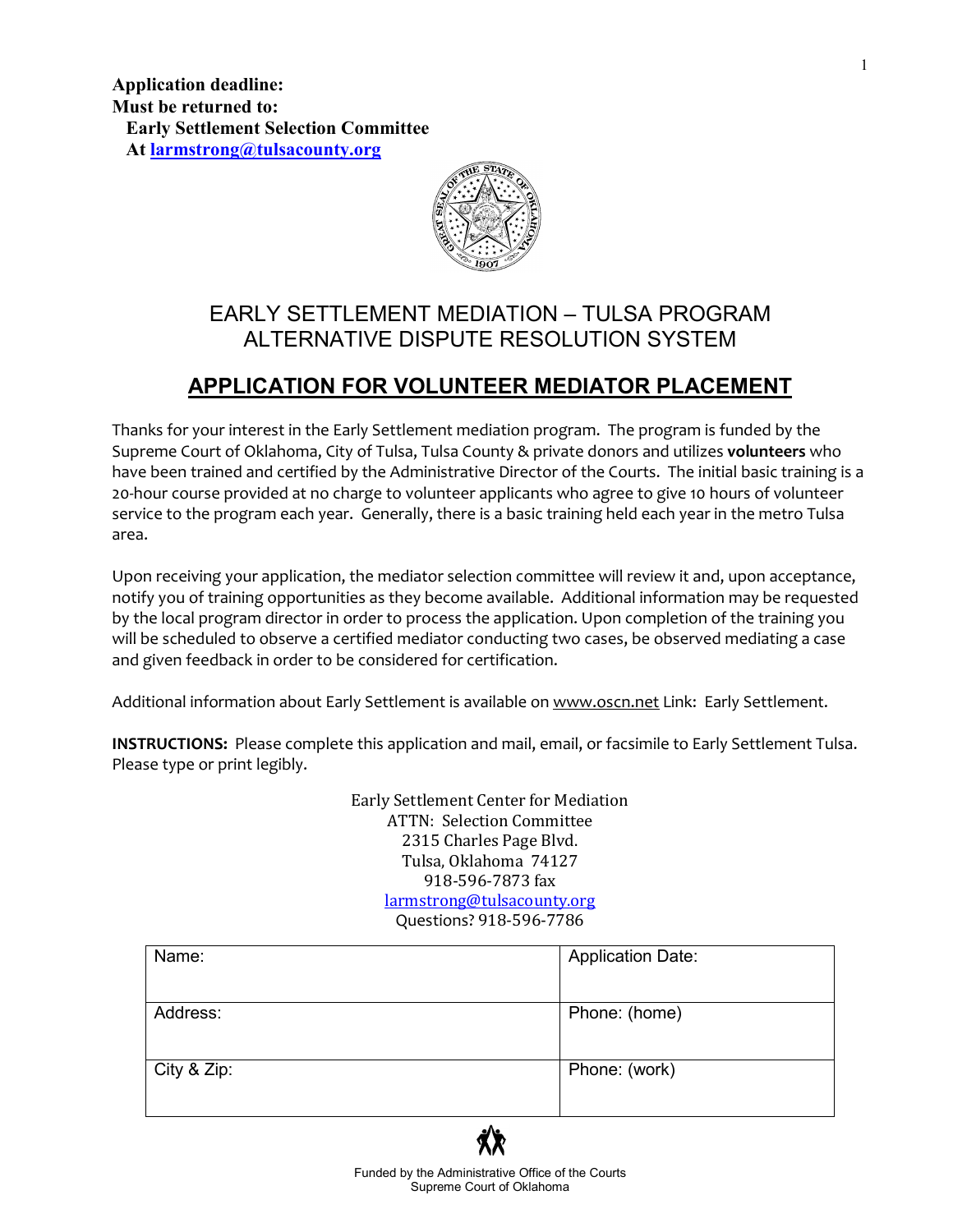| Occupation/Business:                                                                   | Phone: (cell) |
|----------------------------------------------------------------------------------------|---------------|
| (Email)                                                                                | (Fax)         |
| <b>PLEASE ANSWER THE FOLLOWING QUESTIONS -</b>                                         |               |
| How did you learn about Early Settlement? $\Box$ Friend $\Box$ Co-Worker $\Box$ Family |               |
| Other:                                                                                 |               |
| What do you expect to gain from this training?                                         |               |

2

Have you previously applied for training with any other Early Settlement program?

 $\Box$  Yes  $\Box$  No If yes, list the program and approximate date of application.

| <b>Early Settlement Program</b> | <b>Date of Application</b> |
|---------------------------------|----------------------------|
|                                 |                            |

 $\_$  , and the set of the set of the set of the set of the set of the set of the set of the set of the set of the set of the set of the set of the set of the set of the set of the set of the set of the set of the set of th

Please list any previous mediation or communication training as well as other forms of Alternative Dispute Resolution (ADR) training that you have received.

| <b>Description of Training</b> | <b>Provided by</b> | No. of<br><b>Hours</b> | <b>Date</b> |
|--------------------------------|--------------------|------------------------|-------------|
|                                |                    |                        |             |
|                                |                    |                        |             |
|                                |                    |                        |             |

Please list past and present volunteer activities with which you have been involved with?

| Organization | <b>Description of Volunteer Activity</b> | <b>Start</b><br><b>Date</b> | End<br><b>Date</b> |
|--------------|------------------------------------------|-----------------------------|--------------------|
|              |                                          |                             |                    |
|              |                                          |                             |                    |
|              |                                          |                             |                    |

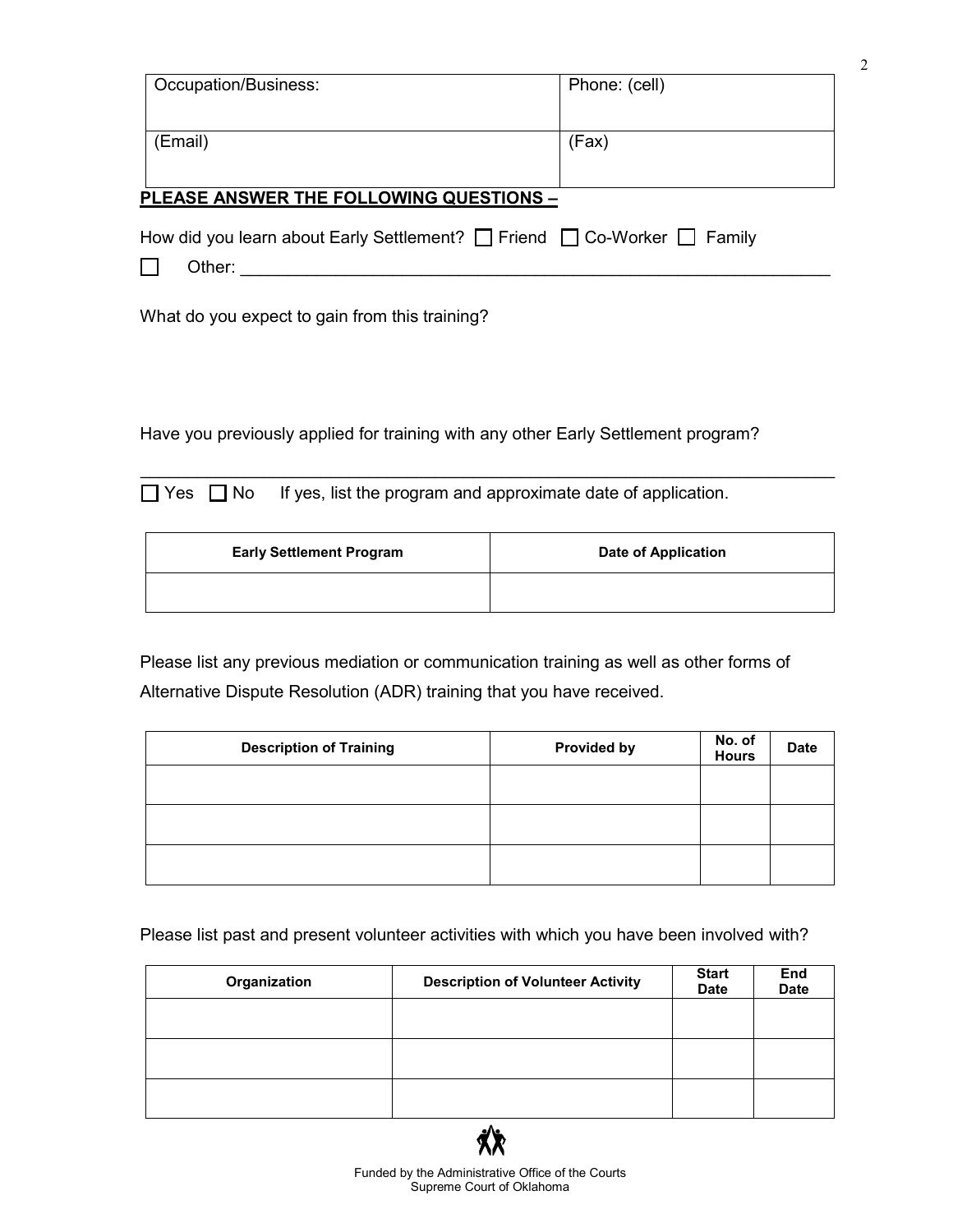| Have you ever been convicted of a crime? $\Box$ Yes $\Box$ No |  |
|---------------------------------------------------------------|--|
| If yes, please explain:                                       |  |

Do you have a reliable form of transportation?  $\Box$  Yes  $\Box$  No

Do you speak and/or read languages other than English (including American Sign Language)?  $\Box$  Yes  $\Box$  No If yes, please list:

Please list three (3) references who know you and your work from both paid or volunteer work settings and/or educational settings. Do not list relatives as references. In providing us with these references, you accept that our discussions with your references are confidential. This is important to assure complete candor.

| <b>Name</b> | <b>Address</b> | <b>Phone</b> | Relationship |
|-------------|----------------|--------------|--------------|
|             |                |              |              |
|             |                |              |              |
|             |                |              |              |

### *Questions for College/University Students Only:*

| What college/university do you attend?                                                        |  |
|-----------------------------------------------------------------------------------------------|--|
| What is your major or field of specialization?                                                |  |
| Will you be available during school holidays, including summer vacation? $\Box$ Yes $\Box$ No |  |
| When are you planning to graduate?                                                            |  |
| What are your plans following graduation?                                                     |  |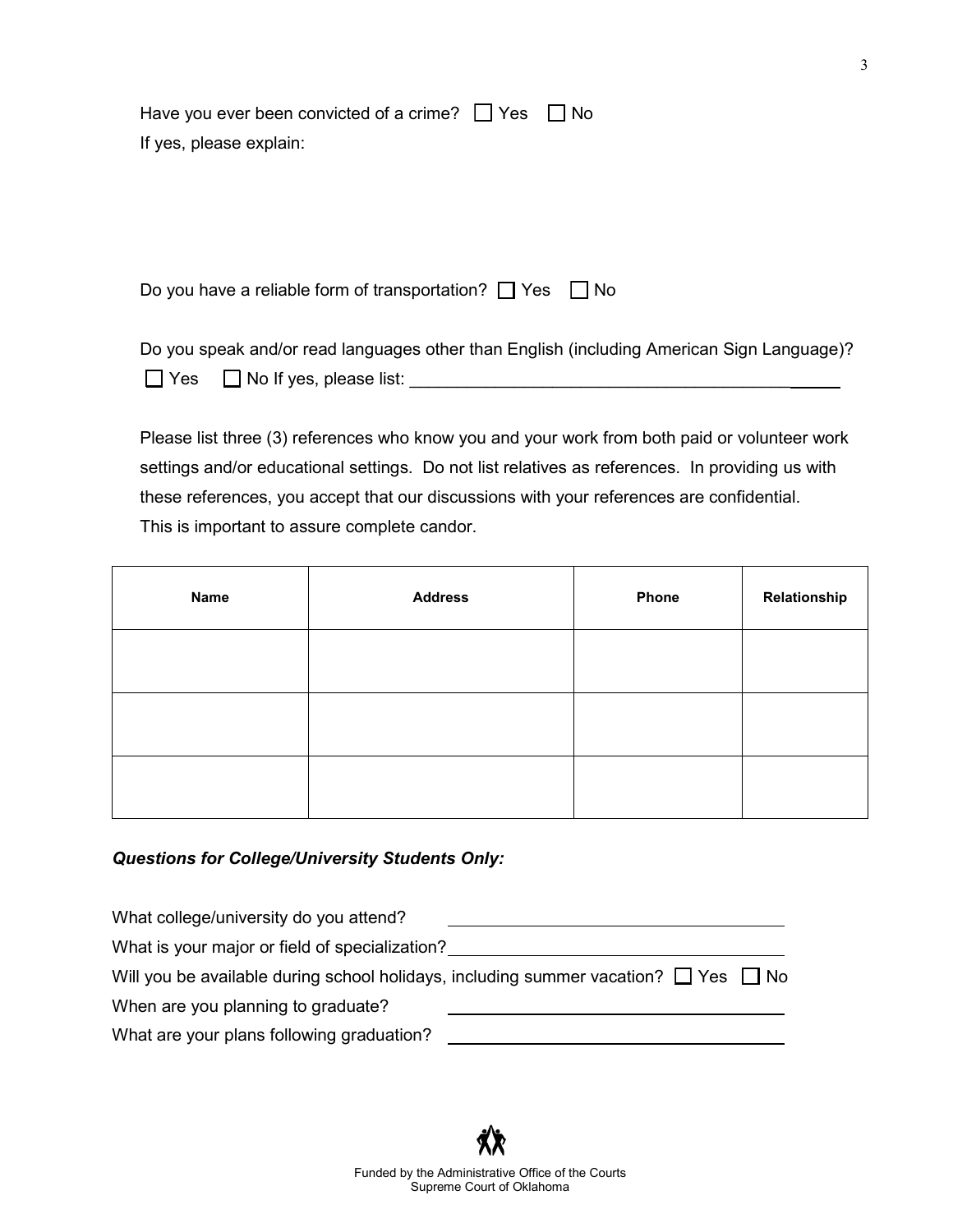## **Please initial next to each statement acknowledging that you have read it and are in**

#### **agreement with the statement:**

\_\_\_ I can commit to **two (2) or more** years of volunteer service following certification with a minimum of 10 hours per year to the Early Settlement Mediation Program.



I can mediate in a small claims court or perform office related tasks, such as followup surveys monthly.



\_\_\_ I understand that I will **not** be monetarily compensated for mediation services nor reimbursed for expenses incurred while mediating for Early Settlement (If applicable, parking fees may be reimbursed).



I can remain neutral and impartial in a dispute between others with conflicting points of view.

I can refrain from giving advice and/or my opinion in order to permit the parties to create their own resolutions to disputes.

I can encourage the parties to reach their own mutually negotiated solution(s).



I can follow a specific script made to conduct mediations.

\_\_\_ *I UNDERSTAND THAT COVERAGE OF MEDIATORS UNDER THE OKLAHOMA DISPUTE RESOLUTION ACT (I.E. CONFIDENTIALITY, LIABILITY PRIVILEGE, ETC.) IS AFFORDED ONLY TO THOSE WHO ARE MEDIATING FOR EARLY SETTLEMENT WHEN THEY ARE ACTING AS VOLUNTEERS.* People who mediate as private practitioners or for a fee are not in anyway protected by the Dispute Resolution Act and cannot claim state certification.

I understand that Early Settlement provides a valuable community service of which I will be an important and integral part.



\_\_\_ I understand that the training workshop is offered to me at **no** cost, provided that I render the equivalent of **two (2) or more years** of volunteer service to the community through the Early Settlement Mediation Program.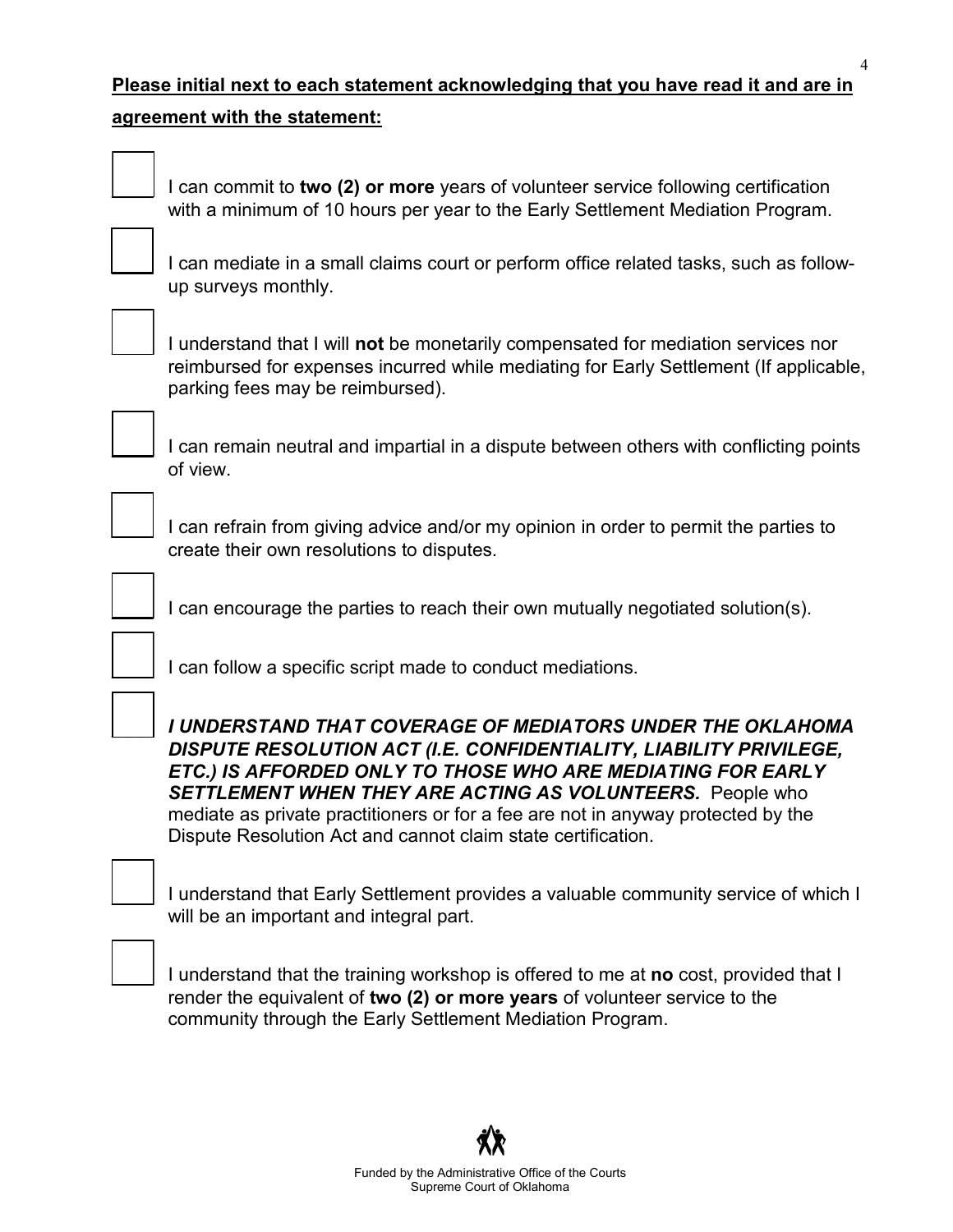## **Why do you want to volunteer as an Early Settlement mediator**?

Please describe why you are interested in becoming a volunteer mediator for the Oklahoma Early Settlement Program including your strengths and weaknesses.

Please mark an (X) below the **times** you would be able to mediate for Early Settlement:

| Day of Week | AM (9-noon) | PM (1 to 5) |
|-------------|-------------|-------------|
| Monday      |             |             |
| Tuesday     |             |             |
| Wednesday   |             |             |
| Thursday    |             |             |
| Friday      |             |             |

Please mark an (X) below the **locations** you would be able to mediate for Early Settlement:

| <b>LOCATIONS</b>                                  | <b>YES</b> | NΟ |
|---------------------------------------------------|------------|----|
| Police-Courts Building or Tulsa County Courthouse |            |    |
| <b>Creek County Courthouse</b>                    |            |    |
| <b>Okmulgee County Courthouse</b>                 |            |    |

I hereby certify that the information provided in this application is accurate to the best of knowledge.

Volunteer Mediator Candidate

Date

\_\_\_\_\_\_\_\_\_\_\_\_\_\_\_\_\_\_\_\_\_\_\_\_\_\_



Funded by the Administrative Office of the Courts Supreme Court of Oklahoma